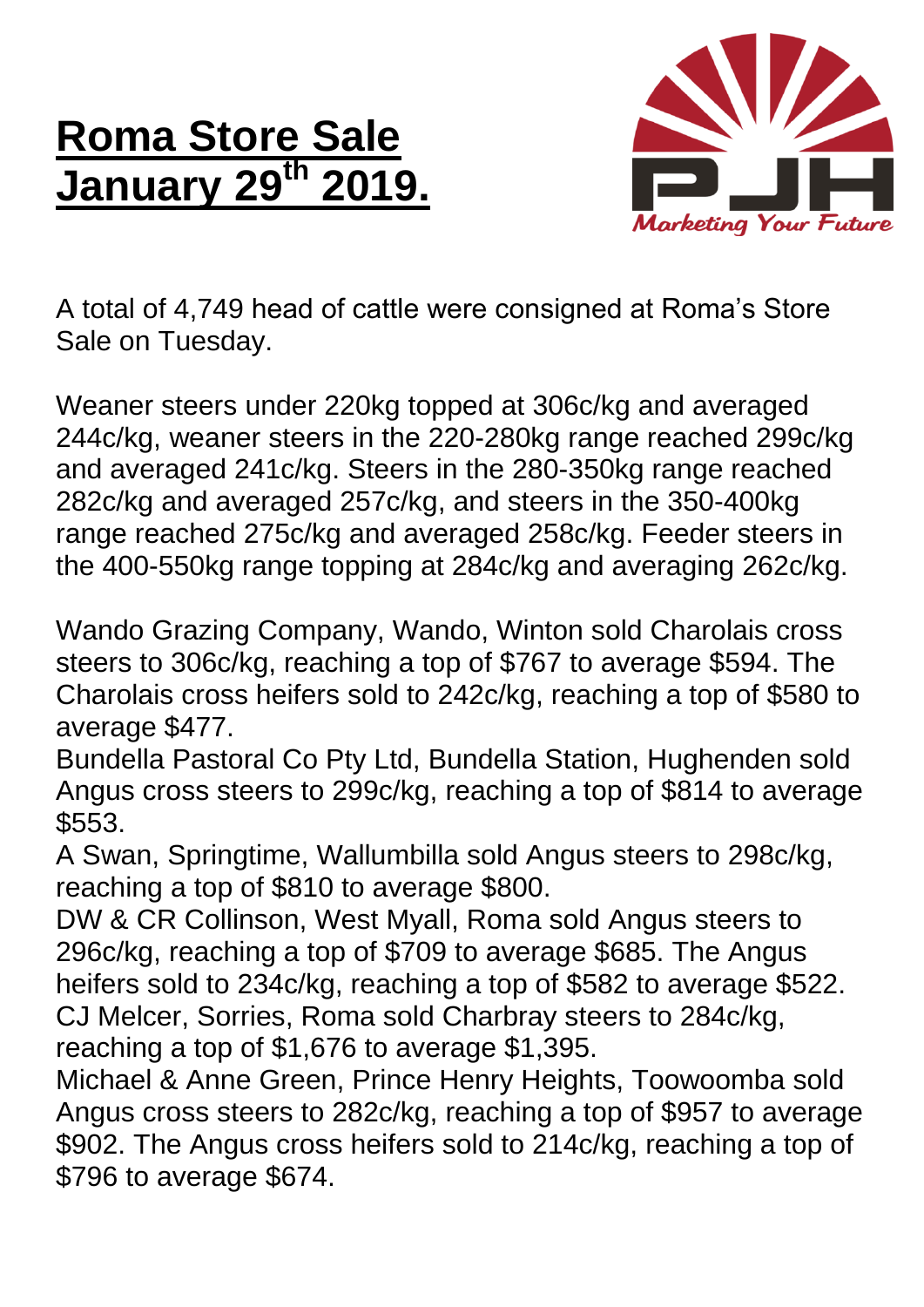GJ & CA Roberts, Ridgelands, Injune sold Charbray cross steers to 277c/kg, reaching a top of \$1,187 to average \$1,155. GN & JR Blacket, Tamanick, Mitchell sold Droughtmaster cross steers to 273c/kg, reaching a top of \$970 to average \$891. MR Beitz & HM Beitz, Mossview Lodge, Roma sold Santa steers to 270c/kg, reaching a top of \$1,182 to average \$1,136. RW & KE Thorne, Holmleigh, Mitchell sold Santa cross steers to 265c/kg, reaching a top of \$1,204 to average \$1,100.

Heifers under 220kg topped at 242c/kg and averaged 186c/kg, while heifers in the 220 – 280kg range topped at 240c/kg and averaged 205c/kg. Heifers in the 280-350kg range topped at 250c/kg, averaging 221c/kg. Heifers in the 350-450kg range topped at 246c/kg, averaging 223c/kg.

Barry J McCabe, Myall Hill, Roma sold Charolais cross heifers to 240c/kg, reaching a top of \$872 to average \$827.

Brah-Lim Cattle Pty Ltd, Waverley, Augathella sold Brahman cross heifers to 230c/kg, reaching a top of \$711 to average \$539. EL & DK Connolly, Tetalga, Roma sold Santa heifers to 226c/kg, reaching a top of \$640 to average \$640.

Cows in the 300-400kg range reached 209c/kg and averaged 143c/kg, while cows in the 400kg-500kg range reached 222c/kg and averaged 181c/kg. Cows over 500kg topped at 224c/kg, averaging 195c/kg.

*PJH sell 2 nd position next week. Please be aware that all cattle being sold must be accompanied by aNational Cattle Health Declaration as well as NVD*